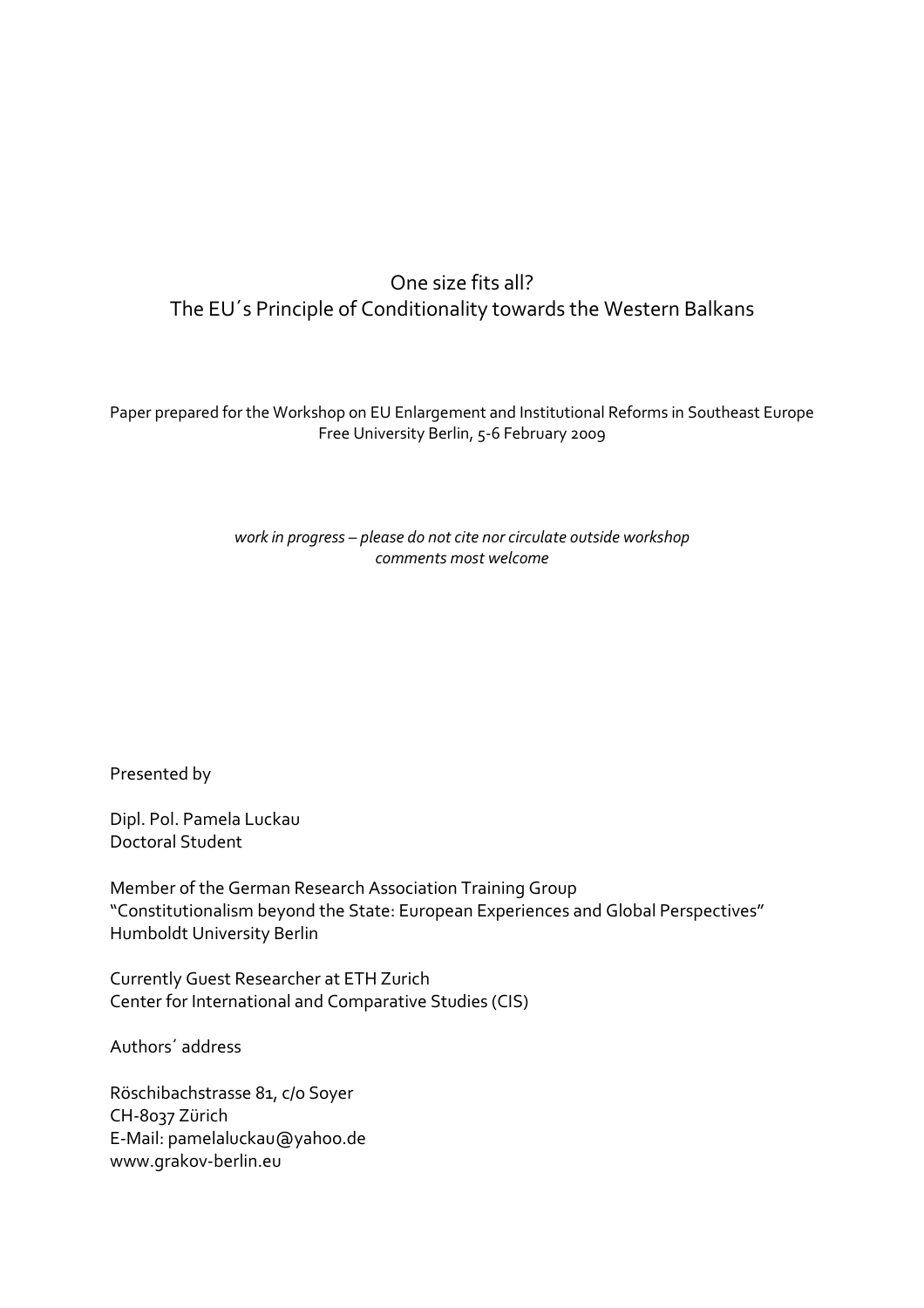## Contents

| $\mathcal{E}$  |     | Fitting what? Heterogeneous domestic conditions in the partner countries 5 |  |  |  |  |  |
|----------------|-----|----------------------------------------------------------------------------|--|--|--|--|--|
| $\frac{1}{2}$  |     |                                                                            |  |  |  |  |  |
|                | 4.1 |                                                                            |  |  |  |  |  |
|                | 4.2 |                                                                            |  |  |  |  |  |
|                | 4.3 |                                                                            |  |  |  |  |  |
| $\overline{5}$ |     |                                                                            |  |  |  |  |  |
|                |     |                                                                            |  |  |  |  |  |

## Abstract

The EU´s SAP couples the granting of EU tools such as contractual relations to the fulfilment of conditions within the partner countries. The EU´s monitoring and rewarding practice exerted through the principle of conditionality vis-à-vis the Western Balkans has however received far less attention than the EU´s impact on domestic grounds. The principle of conditionality is conceptualized along rationalist arguments that conditions are set as rewards whereas their fulfilment leads to the promised reward. It implies the setting of identical conditions while differentiating in monitoring and rewarding as to account for heterogeneous domestic conditions. The setting of conditions is not a static but rather an evolutionary process, as is the EU´s monitoring and rewarding practice due to the progress in bilateral relations.

The objective of the paper is to discuss a conceptual framework that is suited to reveal patterns of the EU´s application of the conditionality principle across the Western Balkans. If applied in a one size fits all understanding the EU sets identical conditions for all, monitors the evolution of compliant behaviour and then grants the reward once progress is identified.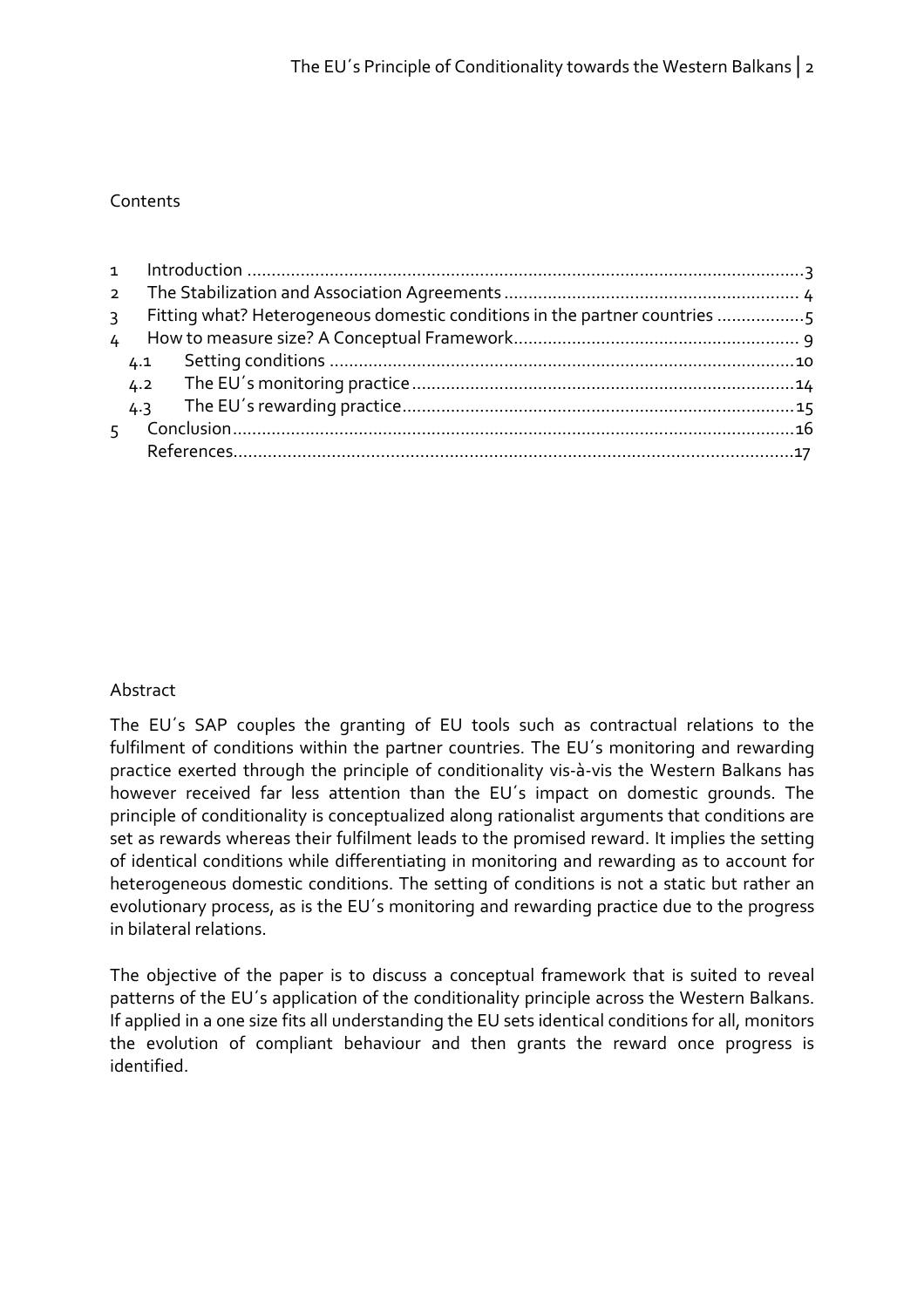## 1 Introduction

Former Yugoslavia or the countries of the Western Balkans have been included in a regionwide EU policy approach ever since Brussels launched the Regional Approach in 1996. It marked the beginning of a coherent set of proven policy tools like contractual relations or financial assistance at a time when the Union´s experience in enlargement had never been higher before, as the big bang enlargement loomed already on the agenda. On the flipside, the challenges lying ahead seemed paramount: countries that used to be war enemies, shattered economies, continuing ethnic dividing lines to name only a few. What is more, Albania, Bosnia and Herzegovina, Croatia, FYROM and Serbia and Montenegro seemed to be five (and later six and seven) countries with individual pathways for reform not only because their starting point on the road to reform varied considerably from the beginning.

The EU took account to that challenge: although its toolkit offered the same instruments to all countries it introduced a principle that is to account for the region´s heterogeneity, namely the principle of conditionality. Its basic idea is that each of the countries has to reach a certain degree of those parameters that account for democratic democracies under the rule of law, with free and fair elections and vibrant civil societies. Those parameters are set by the EU as conditions in order to provide a roadmap to reform for the partner countries. The individual countries´ progress with these conditions is subject of individual judgment based on monitoring on the side of the Union, allowing for an individual rewarding practice. Once sufficient progress is identified, a country would be eligible for the promised reward, at least in theory. Theoretic accounts most prominently base on the reinforcement by reward hypothesis: the higher the EU´s credibility and the size and speed of promised rewards and the lower domestic adoption costs, the higher the EU´s effectiveness in rule transfer (Schimmelfennig/Sedelmeier 2004). There is however no statement on the application practice of the conditionality principle; it is rather assumed to stay not only constant but also static in character and, most importantly, consistently applied across countries within one policy framework (cf. Schimmelfennig/Scholtz 2008).

The EU´s preferred way of influencing is to elicit a favourable response without explicitly holding out the possibility of punishments by offering and granting rewards (Smith 1998). The (empirical) question then is whether the application is consistent or not, meaning that progress is rewarded whereas no observed progress is not rewarded.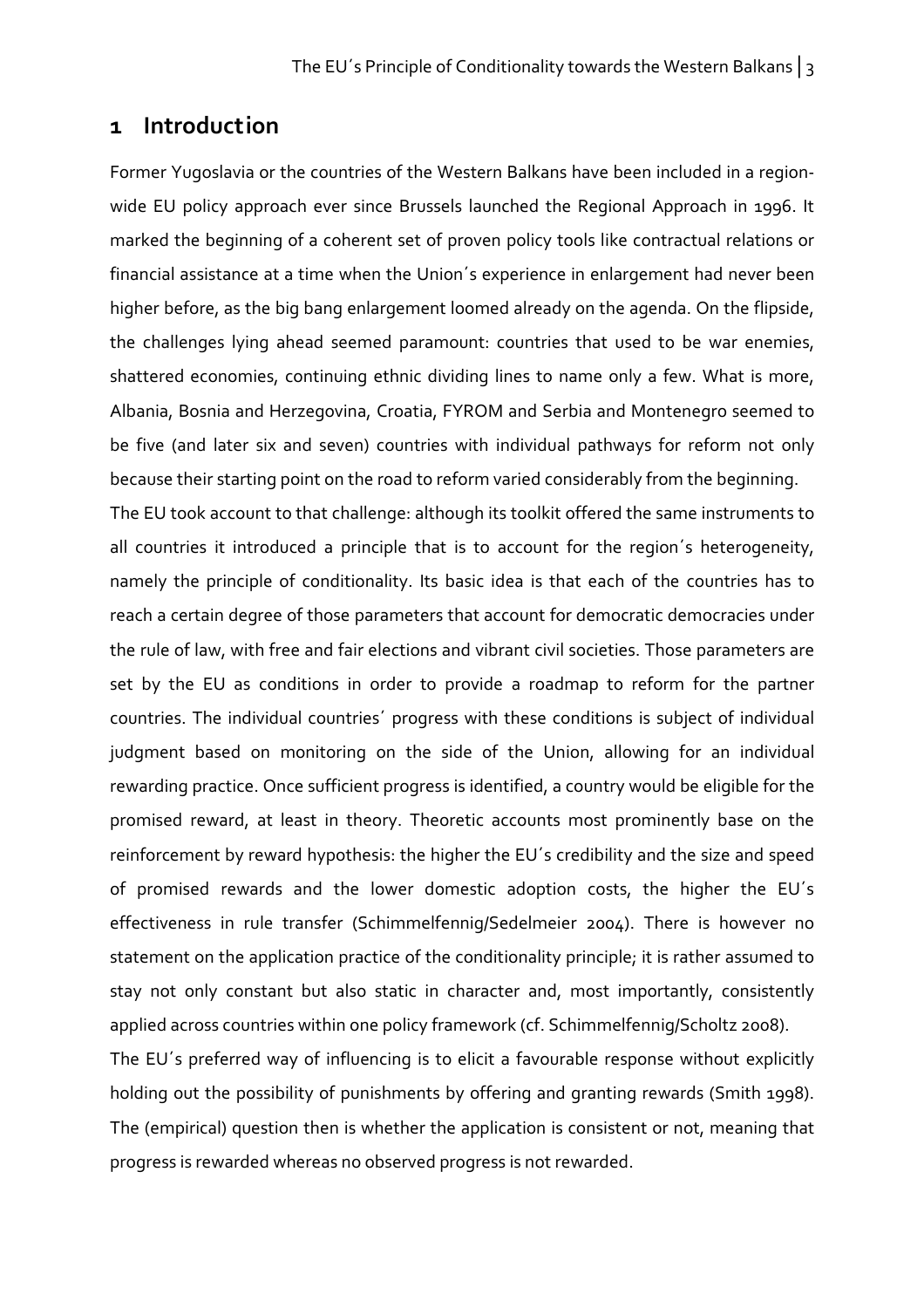This paper challenges the assumption of consistent application of the conditionality principle as a strategy of reinforcement by reward by proposing a conceptual framework that is suited to cover the application of the conditionality principle in the EU´s regional policy framework towards the Western Balkans.

The paper starts out by characterizing the envisaged contractual relations taking the form of Stabilization and Association Agreements (2.). The question of what the conditionality principle actually has to fit in terms of the countries performance is illustrated for the frontrunners Croatia and FYROM that belonged to the first to sign an agreement under the regional policy framework (3.). It then presents the conceptual framework suited to analyze the application of the conditionality principle in the EU´s Stabilization and Association Process (SAP) across the participating countries (4.). The concluding section discusses the applicability and analytic usefulness of the framework.

## 2 The Stabilization and Association Agreements

The Stabilization and Association Agreements (SAAs) were introduced in 1999 as core contractual instrument of the new strategy in the Western Balkans. Only FYROM and Albania had already built contractual ties in the form of Cooperation Agreements under the Regional Approach. The new type of agreement within the SAP was now intended to pave the way to eventual accession though containing a much weaker commitment from the Union than the one granted to the countries of Central and Eastern Europe in the Europe-Agreements (Petričušić: 7). Content-wise, the SAAs however strongly resemble the Europe Agreements "although they do differ, not least with regard to regional cooperation" ((Phinnemore/Siani-Davies 2003: 187), see also (Hoffmeister 2006).

The European Commission was further keen to lying emphasis on the idea that FYROM and Albania would be offered upgraded relationships compared to the existing agreements while simultaneously keeping the door open for the others that did not have any kind of contractual relations in 1999 (cf. Commission of the European Communities 26.05.1999: 6). Offering a new kind of contract within the SAP for all countries of the region is of great importance simply because "what makes the headlines is not the progress of trade liberalisation or regional crime-fighting frameworks, but the development of contractual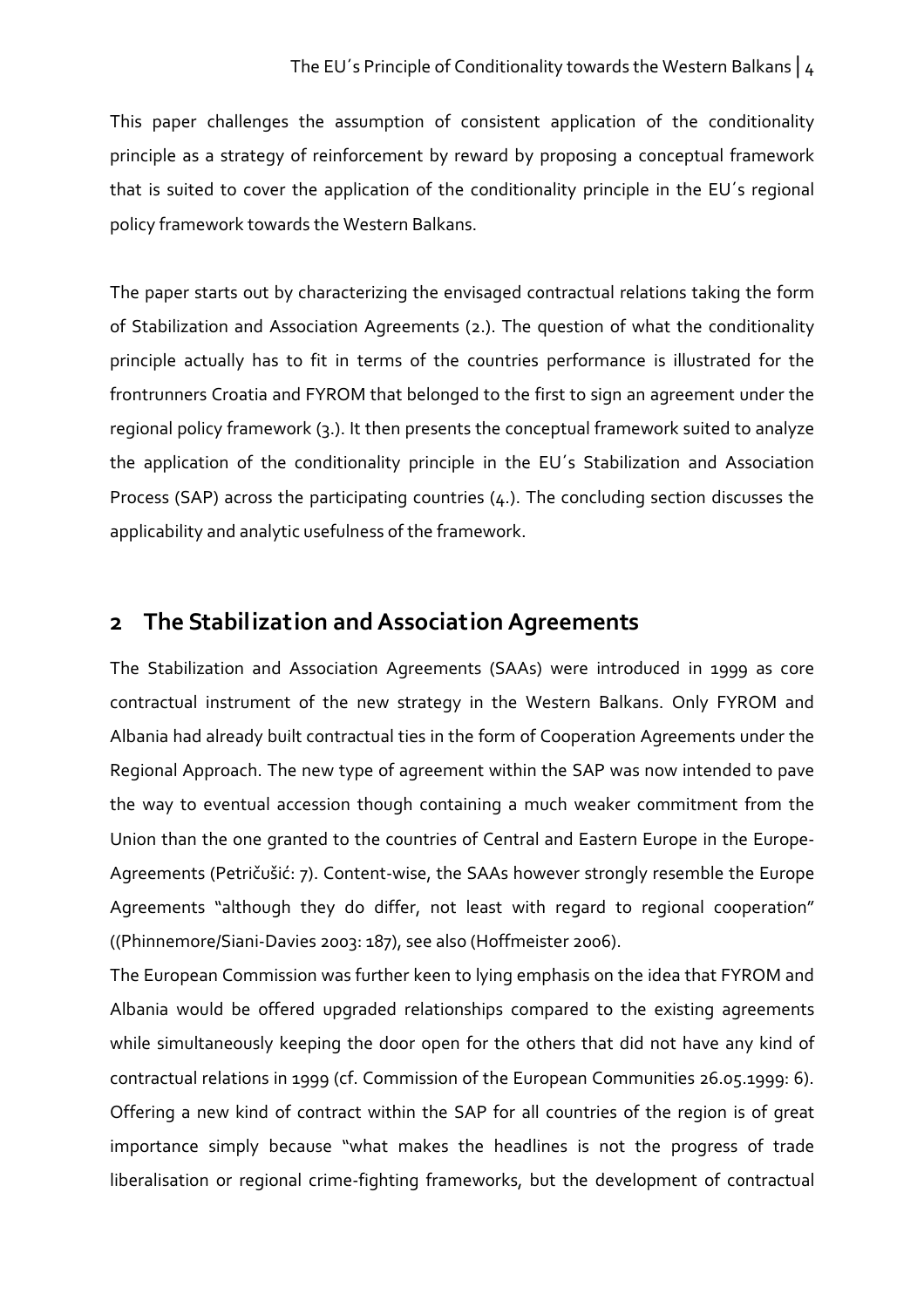relations with the EU" (Bechev 2006: 40). Their political significance is nested in the SAAs character as being "a dynamic framework for integration with the EU paving the way for enlargement and the preparation of FYROM and Croatia for accession" (Phinnemore 2003: 103). The term dynamic technically means that the content of an SAA may be adjusted to the partner countries individual situation (tailor made) but also determining the speed at which the signatory could possibly move towards the next step of integration (Priebe 2002: 193). Crucially for this papers objective the conditionality principle fully applies to the SAAs, what is more "the explicit conditionality [in the SAAs – P.L.] is a novelty in association agreements and as such represents a new departure in EU practice" (Phinnemore 2003: 88).

# 3 Fitting what? Heterogeneous domestic conditions in the partner countries

Contrary to the identical EU toolkit and the contractual relations offered to the Western Balkans, the domestic conditions of the countries of the region could not be more disparate: Former Yugoslavia (except Slovenia) and Albania are surrounded by EU member states, making up for a white spot on the political map. Compared to the now-members in Middle and Eastern Europe the countries of the region are marked by varying degrees of lagging transformation, structural deficits in modernization, a massive production slump as well as generally weak state capacity, political instability and high voter volatility (International Commission on the Balkans 2005). Above all, most of the countries still cope with ethnic fragmentation. In 2006, the standard of living was only around a fifth of Western Europe, there is no pluralist civil society, varying degrees of corruption, rabid chauvinism, no share in European identity, no positive nationalism to bolster solidarity but a lethal authoritarian ultranationalism that stoked war passions and mistrust among ethnic groups and makes elementary nation-building a top priority (cf. Pond 2006). This short list is by no means intended to create a pessimistic scenario where any actor would be most likely to fail but a characterization of the "plethora of political, security and economic issues" (Bechev 2006: 31). It is precisely this characterization that is to be dealt with through the application of the conditionality principle.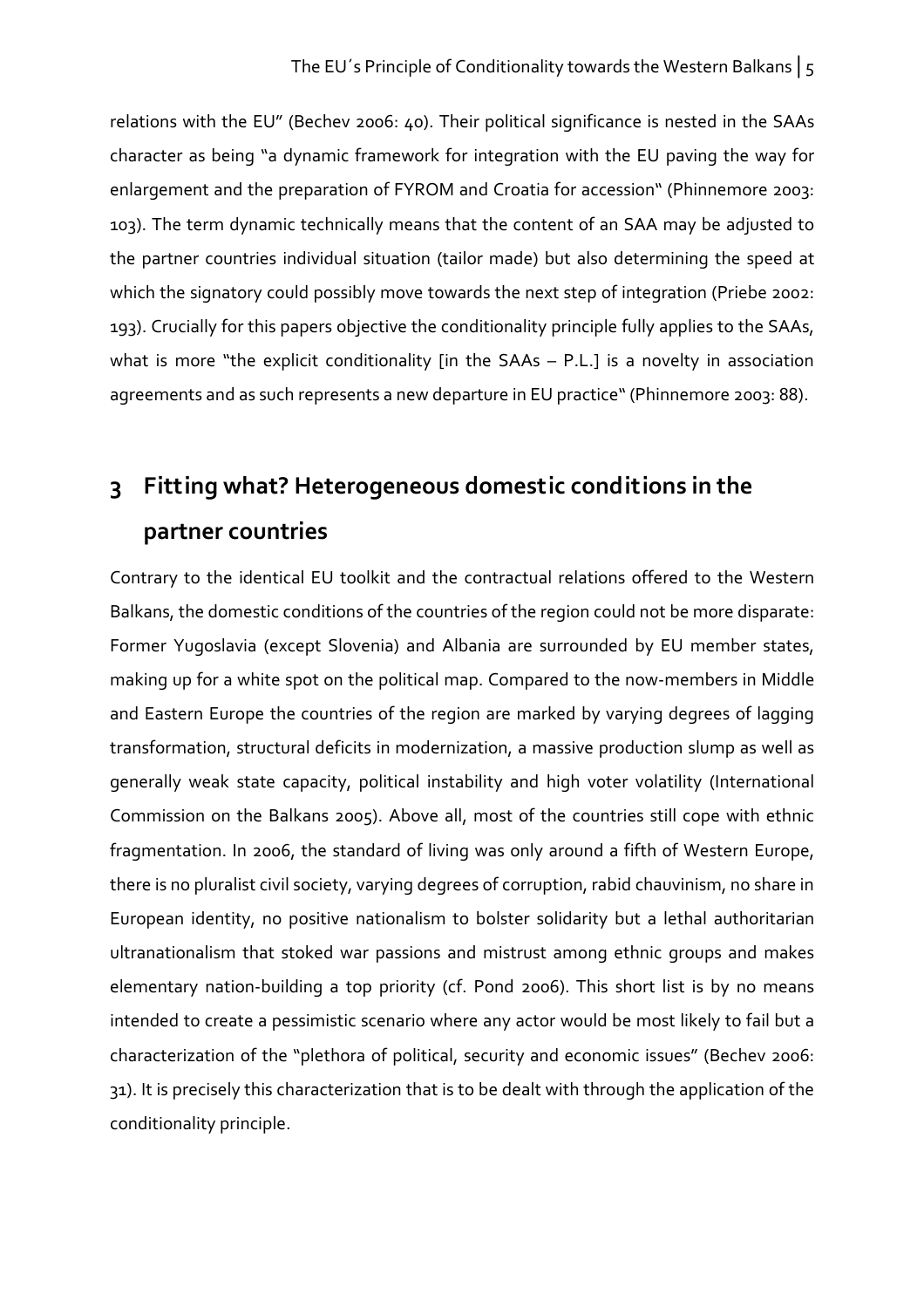To determine what conditions exactly had to be dealt with in applying the conditionality principle prior to negotiating contractual relations I look at the World Bank Governance Indicators for FYROM and Croatia respectively for the years 1996, 1998, 2000 and 2002. The period thus includes the beginning year of the EU´s regional policy approach and ends with the full implementation of the agreement in the two countries.

Contrary to other measurements the Worldwide Governance Indicators project draws on aggregate as well as individual indicators for six dimensions of governance: voice and accountability, political stability and absence of violence, government effectiveness, regulatory quality, rule of law and control of corruption.<sup>1</sup> The following pages offer two tables for Croatia´s as well as FROM´s performance. Whereas the abstract figures of the countries percentile rank<sup>2</sup> among all of the 212 countries included in the survey are ignored here, the table illustrates the countries dynamic performance: Croatia since 2000 shows no setbacks but rather stays on similar levels. On the contrary, the table for FYROM shows a massive setback in political stability and a generally lower performance than the Croatia. In short, FYROM serves as an example of severe domestic crisis and modest improvement in some areas while progress is absent as concerns the rule of law.

 $\overline{a}$ 

 $^{\text{\tiny{1}}}$  The aggregate indicators combine the views of a large number of enterprise, citizen and expert survey respondents in industrial and developing countries. The individual data sources underlying the aggregate indicators are drawn from a diverse variety of survey institutes, think tanks, non-governmental organizations, and international organizations. The six aggregate indicators and the underlying data sources can be viewed interactively on the Governance Indicators webpage of this site. To download the full dataset for all countries and indicators in Excel format see www.worldbank.org/wbi/governance.

<sup>&</sup>lt;sup>2</sup> This chart shows the percentile rank of the country on each governance indicator. Percentile rank indicates the percentage of countries worldwide that rate below the selected country. Higher values indicate better governance ratings. Percentile ranks have been adjusted to account for changes over time in the set of countries covered by the governance indicators. The statistically likely range of the governance indicator is shown as a thin black line. For instance, a bar of length 75% with the thin black lines extending from 60% to 85% has the following interpretation: an estimated 75% of the countries rate worse and an estimated 25% of the countries rate better than the country of choice. However, at the 90% confidence level, only 60% of the countries rate worse, while only 15% of the countries rate better.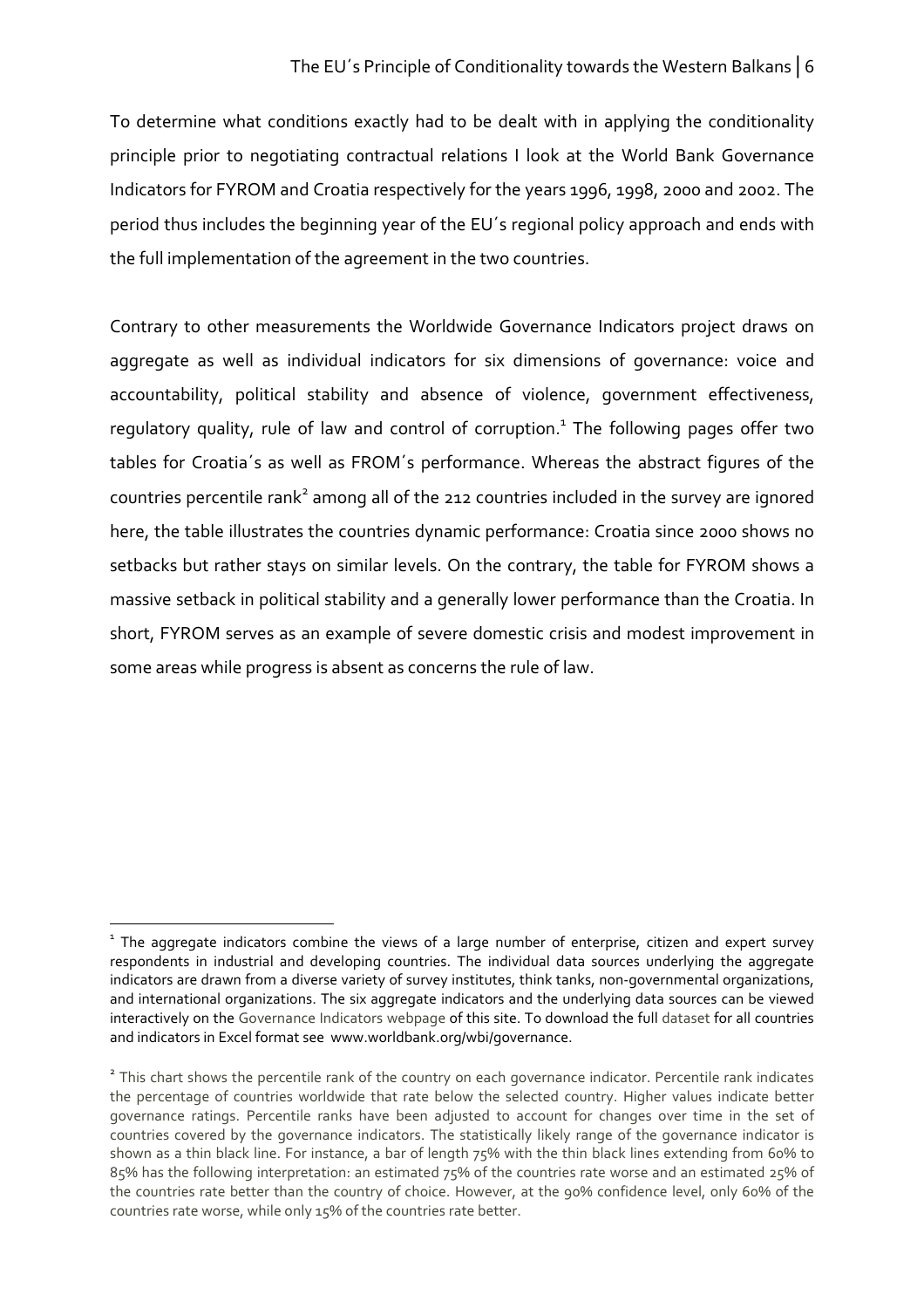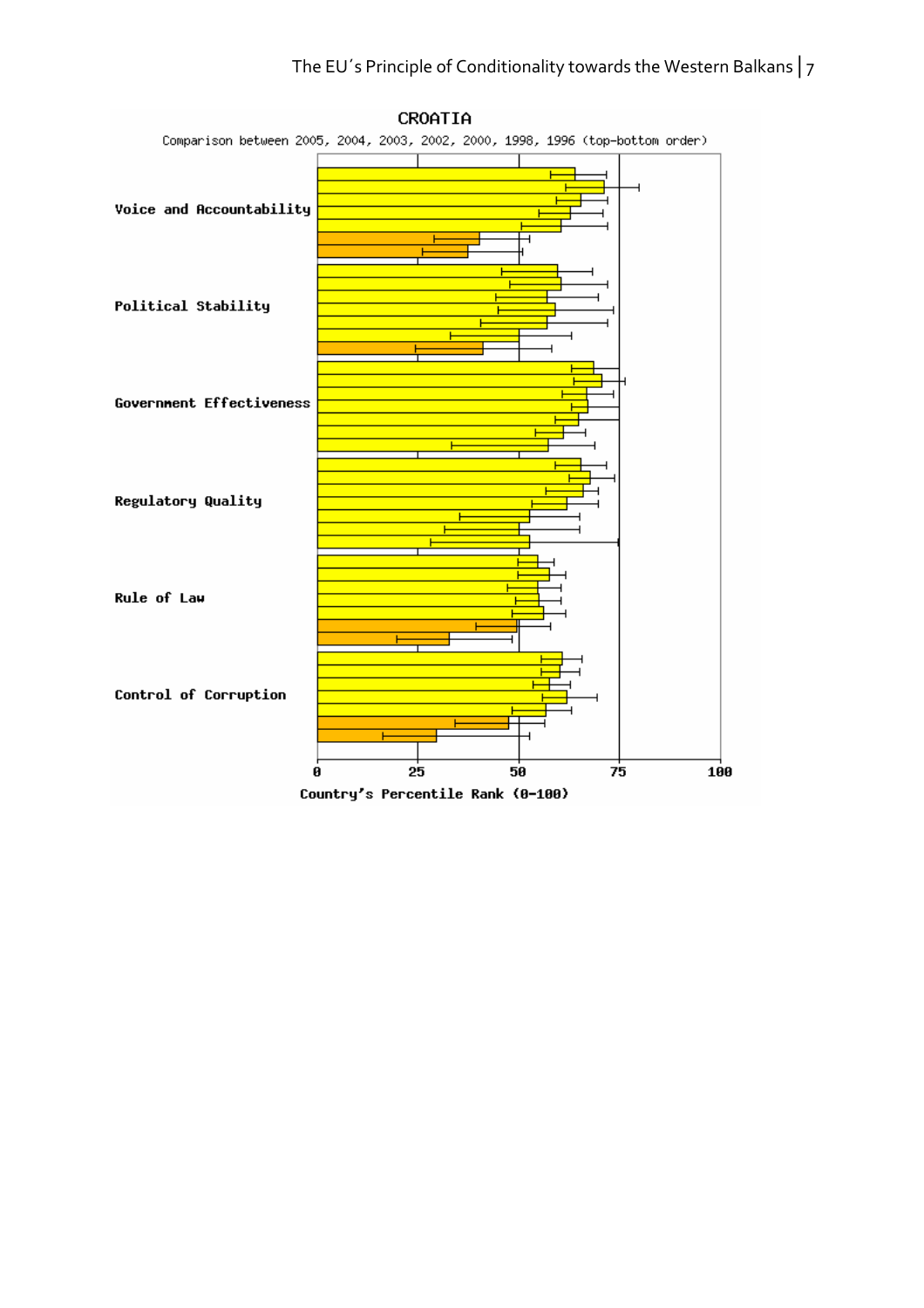

MACEDONIA

A look on the two countries way towards signing and implementing an SAA however show that both accorded the agreement in the same year thus being the first countries of the region to qualify for improved contractual relations paving the way to membership.

|                                  | Croatia          | <b>FYROM</b>  |
|----------------------------------|------------------|---------------|
| Feasibility Study                | 24 May 2000      | 16 June 1999  |
| <b>Beginning of Negotiations</b> | 24 November 2000 | 05 March 2000 |
| Signature of SAA                 | 29 October 2001  | 09 April 2001 |
| Ratification                     | 05 December 2001 | 12 April 2001 |
| Entering into force              | 01 February 2005 | 01 April 2004 |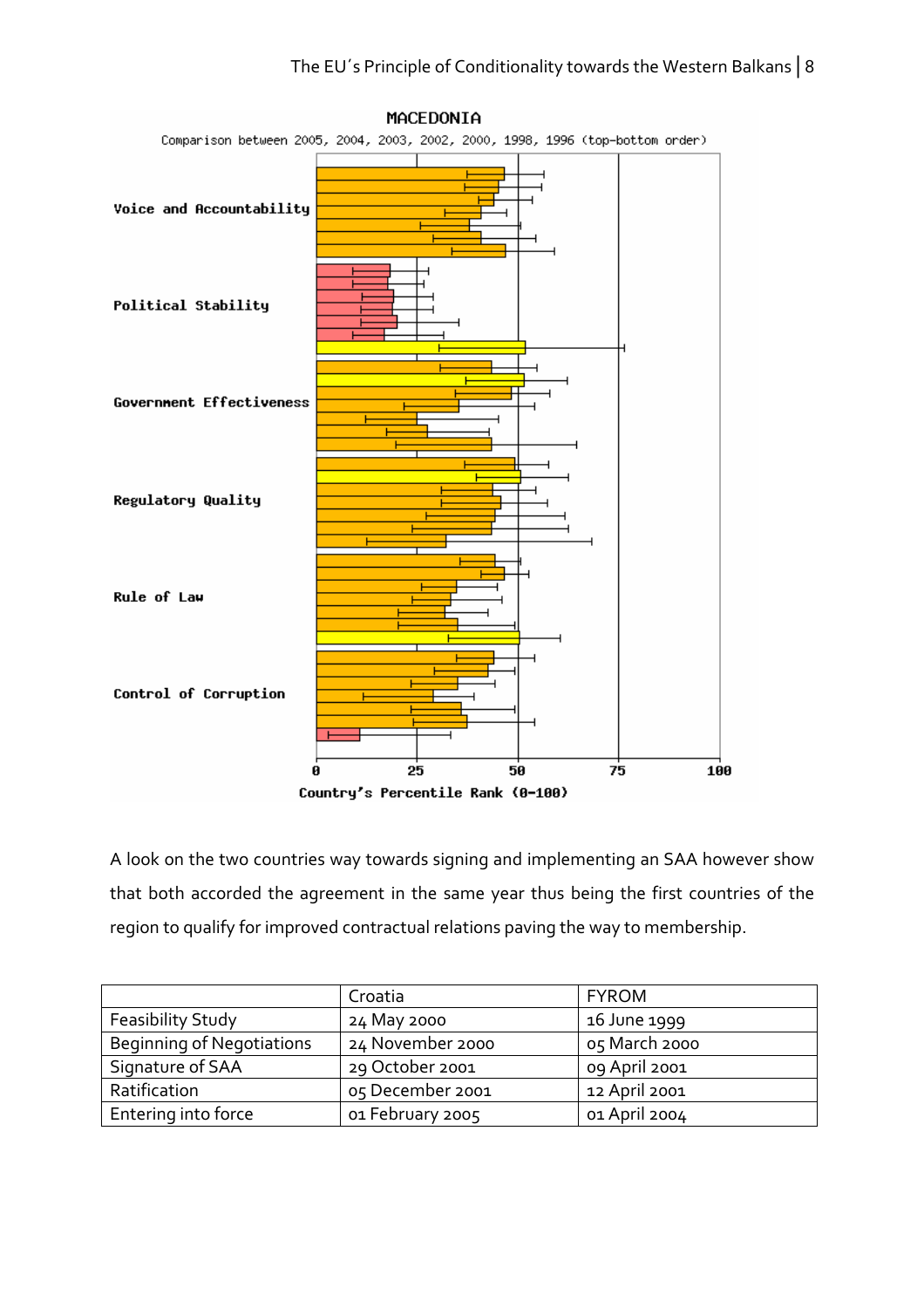If these two countries of the Western Balkans arrive at signing and implementing an SAA around the same time having started as Dayton signatory (Croatia) and non-signatory (FYROM) with the latter suffering serious setbacks in terms of political stability and only little progress if any for the other indicators it remains to be investigated how exactly the principle of conditionality was at work.

## 4 How to measure size? A Conceptual Framework

The papers objective is proposing a conceptual framework suited to measure the EU´s application of the conditionality principle. As for the Western Balkans, the principle was introduced through a decision of the General Affairs Council in April 1997. It is to serve as "the basis for a coherent and transparent policy towards the development of bilateral relations in the field of trade, of financial assistance and economic cooperation as well as of contractual relations, allowing for the necessary degree of flexibility" (European Union - The Council 15.04.1997). The principle of conditionality is the most prominent feature of the EU´s policy approach towards the region, it serves as link between a third countries transformation process and the granting of EU instruments beyond a purely humanitarian or interventionist purpose. In other words, the principle is to ensure that a country that did not move towards democratic and economic reforms would neither benefit from strengthening relations nor eligible to benefit of preferential market access or assistance (Papadimitriou 2001: 71). If a country fulfils the conditions set by the EU the result is progressive improvement of relations with the EU. From an inductive perspective I propose distinguishing between essentially three steps during application of the conditionality principle: firstly, the setting of conditions, secondly, the monitoring of these conditions and the judgment on progress and lastly, the granting of a promised reward once sufficient progress has been identified on step two. The principle of conditionality is thus nothing less than the "decisive cornerstone of the EU´s Western Balkans policy" (Pippan 2004: 220). The soft language of sufficient or certain progress in line with exceptionally broad conditions argues for an inductive, backward-looking analysis. Instead of theory-testing I propose to apply a conceptual framework that reveals patterns in the EU's application practice within the regional policy frameworks. The EU schedule makes clear that "the application of conditionality to contractual relations must be seen as an evolutionary process, the start of the negotiations requiring a lower level of compliance than the conclusion of the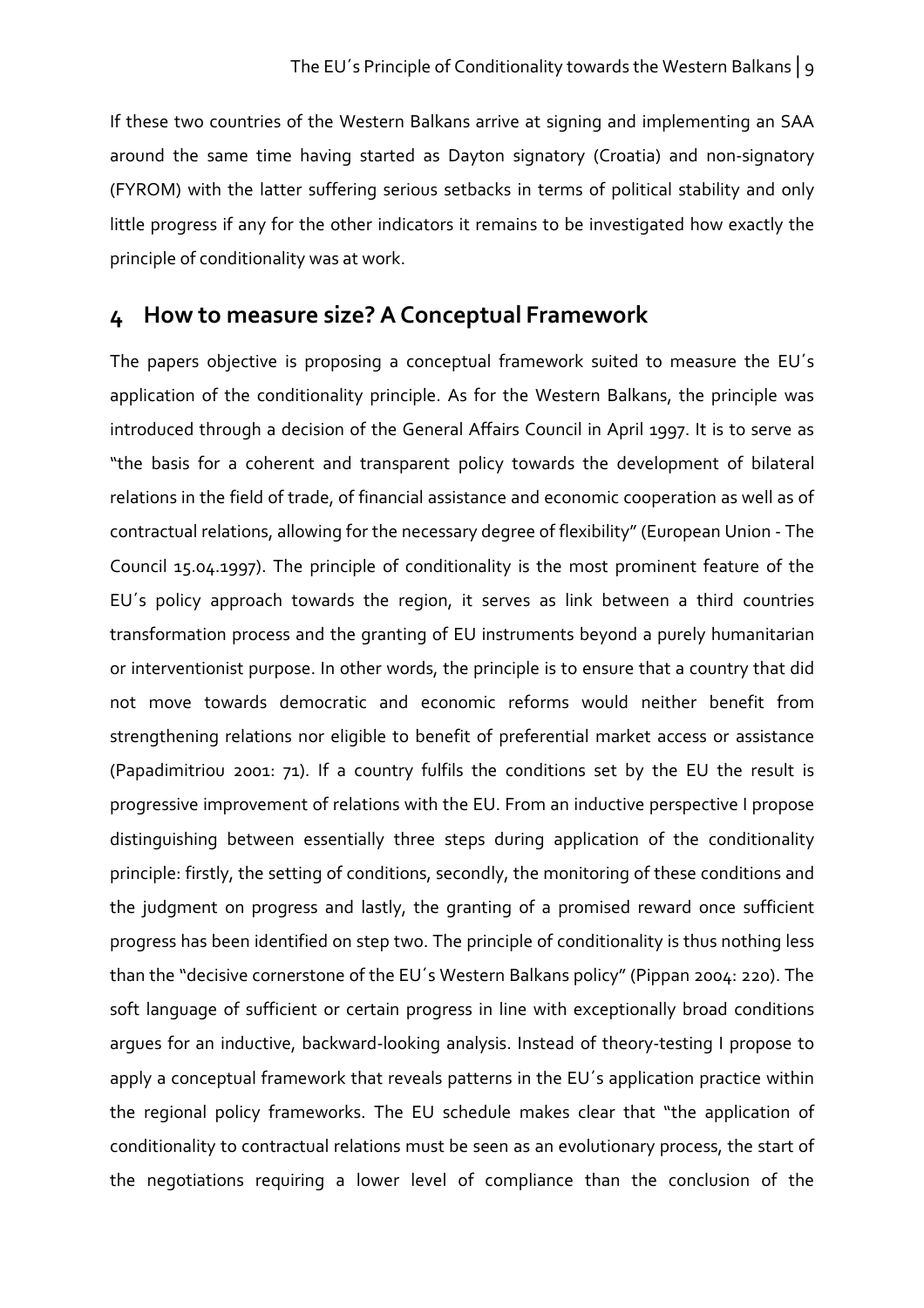agreements. At each stage, including after the conclusion of the agreements, the situation should be monitored and, in accordance with the relevant articles of the agreement, its application could be suspended in case of serious non-compliance" (European Union - The Council 15.04.1997: 4).

In order to set up a transparent measurement I set up indicators for consistent application on each step, the setting of conditions, the monitoring and the rewarding practice. I argue that the crucial case for applying the conditionality principle is to be found in the evolution of contractual relations. Whereas the financial envelope is lasting only for seven years while immediate humanitarian aid is not conditioned at all, it is only the contractual relations that bind the EU in the long-term with a crucial affect on the countries membership aspirations: only those countries that successfully implemented an SAA made the necessary step towards membership. The consistent application of the conditionality principle in its contractual relations is thus of vital importance to the EU to clearly signal, that it is neither easy nor impossible to fulfil the conditions.

### **4.1 Setting conditions**

The picture gets complex when we look at the principles design in the policy framework towards the Western Balkans: it is multi-faceted and in fact consists of multiple subconditionalities, organized around the Copenhagen criteria. The comparison to similar policies shows that "the application of the conditionality principle vis-à-vis the Western Balkans reveals some distinctive features, such as the exceptionally broad range of political and economic conditions used by the Council, their separation in general and countryspecific measures, and the introduction of a graduated approach to compliance" (Pippan 2004: 226). The many faces of conditions further exceed the distinction between former war adversaries; they are additionally distinguishing for each EU instrument, be it agreements, trade measures or assistance. Taken together, the mere design of the conditionality principle distinguishes between general conditions applying to the entire region and specific conditions, applying to every single country as laid out in the Council´s Guidelines for developing contractual relations of April 1997: Firstly, there are general conditions that shall apply to permit the beginning of negotiations (European Union - The Council 15.04.1997:5f.):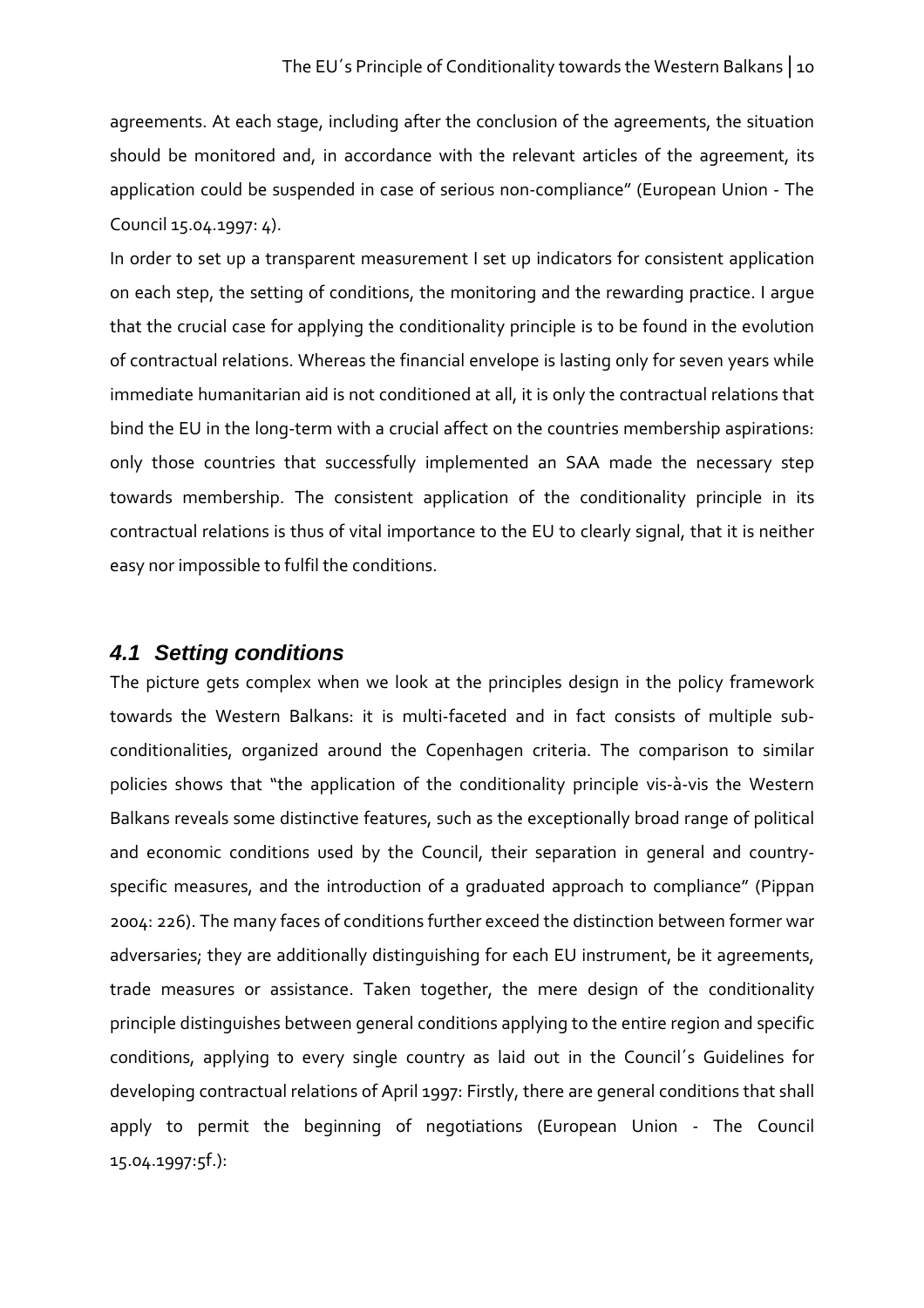- 1. Credible offer to and a visible implementation of real opportunities for displaced persons (including so-called "internal migrants") and refugees to return to their places of origin, and absence of harassment initiated or tolerated by public authorities;
- 2. Readmission of nationals of the States concerned who are present illegally in the territory of a member state of the EU;
- 3. Compliance of the countries which are signatories of the General Framework Agreement for Peace (GFAP) with the obligations under the peace agreements, including those related to cooperation with the International Tribunal in bringing war criminals to justice;
- 4. A credible commitment to engage in democratic reforms and to comply with the generally recognized standards of human and minority rights;
- 5. Holding of free and fair elections at reasonable intervals on the basis of universal and equal suffrage of adult citizens by secret ballot, and full and proper implementation of the results of these elections;
- 6. Absence of generally discriminatory treatment and harassment of independent media
- 7. Absence of discriminatory treatment and harassment of independent media;
- 8. Implementation of first steps of economic reform (privatization programme, abolition of certain price controls);
- 9. Proven readiness to enter into good neighbourly and cooperative relations with its neighbours.
- 10. Compatibility of Republika Srpska /Federal Republic of Yugoslavia as well as the Federation/Croatia agreements with the Dayton Peace Agreements.

These general conditions apply equally to all countries, as all are eligible for contractual relations with the EU. As mentioned above, the Dayton signatories or former war parties receive further special or country-specific conditions.

- 1. Compliance with the obligations under the Basic Agreement on Eastern Slavonia and cooperation with UNTAES and OSCE;
- 2. Opening of the customs border between Croatia and the Republika Srpska;
- 3. Evidence of credible pressure on the Bosnian Croats to dissolve Herceg-Bosna structures and to cooperate in the establishment and functioning of the Federation, as well as evidence of the implementation of a truly unified City Council in Mostar and of effective functioning of the United Police Force of Mostar (UPFM). Evidence that the government of Croatia is using its influence in bringing Bosnian Croat war criminals to justice before the International Tribunal.

There are thus two sets of conditions: the smaller one for non-war-adversaries and the more complex one for those that signed the Dayton Agreement.

In an attempt to transfer this vast list of exceptionally broad conditions to elements easier to verifiable through ongoing monitoring, the Council provided elements for the examination of compliance with democratic principles, human rights and the rule of law,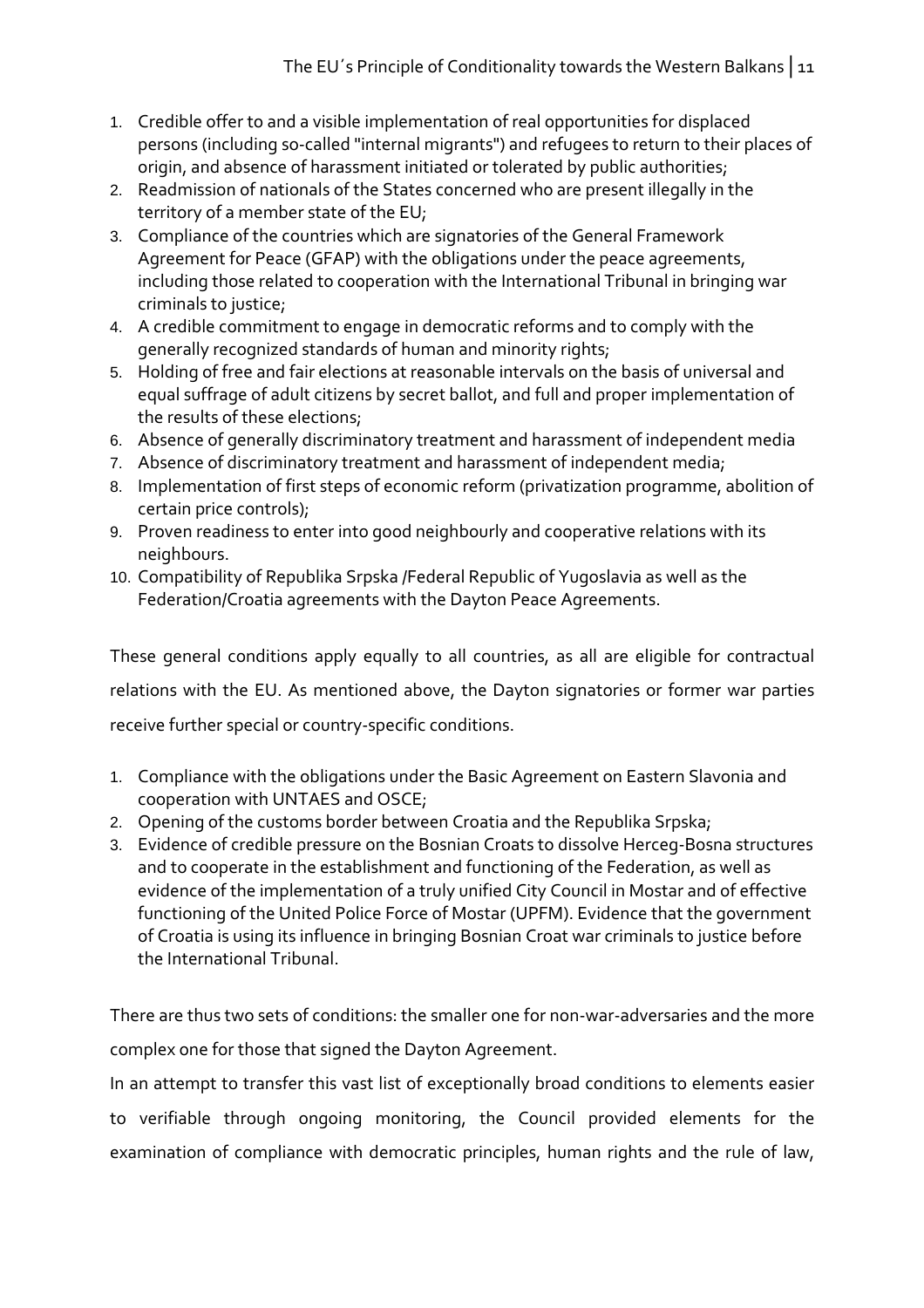#### The EU´s Principle of Conditionality towards the Western Balkans│12

#### respect for and protection of minorities and market economy reform (European Union - The

Council 15.04.1997:5f.):

\*Democratic Principles

- **Representative government, accountable executive**
- Government and public authorities to act in a manner consistent with the constitution and the law
- Separation of powers (government, administration, judiciary)
- Free and fair elections at reasonable intervals by secret ballot

#### \*Human Rights, Rule of Law

- **FILM** Freedom of expression, including independent media
- **Right of assembly and demonstration**
- Right to privacy, family, home and correspondence
- Right to property
- **Effective means to redress against administrative decisions**
- **Access to courts and right to fair trial**
- **Equality before the law and equal protection by the law**
- **FIFREED** Freedom from inhuman or degrading treatment and arbitrary arrest

\*Respect for and Protection of Minorities

- **Right to establish and maintain their own educational, cultural and religious institutions,** organisations and associations
- Adequate opportunities for these minorities to use their own language before courts and public authorities
- Adequate protection of refugees and displaced persons returning to areas where they represent an ethnic minority

\*Market Economy Reform

- Macroeconomic institutions and policies necessary to ensure a stable economic environment
- Comprehensive liberalisation of prices, trade and current payments
- Setting up of a transparent and stable legal and regulatory framework
- Demonopolisation and privatisation of state owned or socially owned enterprises
- Establishment of a competitive and prudently managed banking sector

This list with verifiable elements maps the various sub-conditions in terms of issue-areas. It does not tell however on which level the conditions are aiming at. As an example, refugee return might be a procedural challenge where legislation has already been adapted but is not implemented. On the contrary, the separation of powers is a parameter of government and governing institutions and thus located at a systemic level. The gradual character of the application further delineates the problematique of the missing qualification of single conditions. In the procedure for the conclusion of an SAA, the conditionality principle is applied gradually, with the start of negotiations requiring a lower level of compliance compared to the conclusion of the agreements (European Union - The Council 15.04.1997).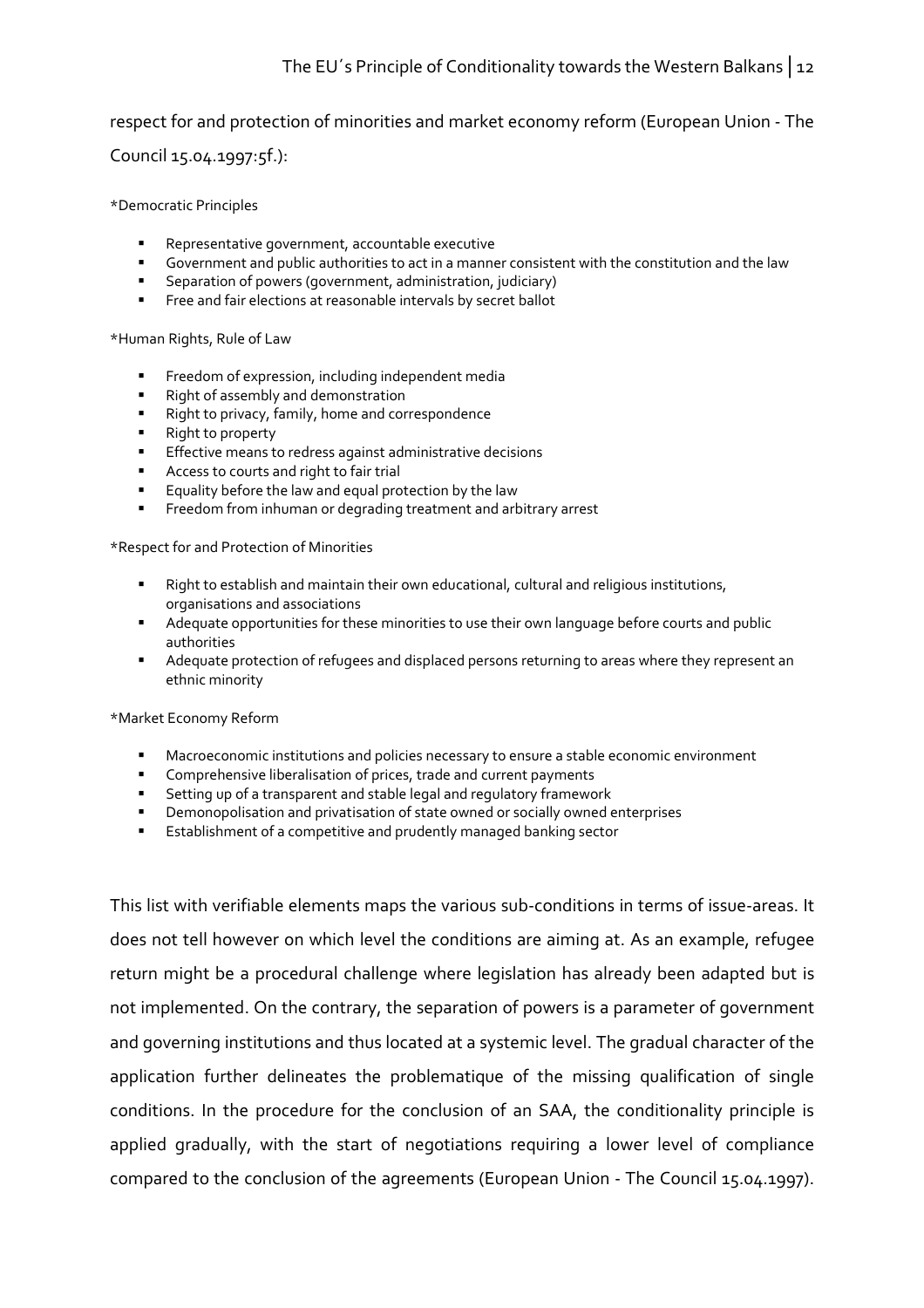As Blockmans notes, "before negotiations of the conclusion of an SAA can start, a certain level of progress must be made" (Blockmans 2007: 254). But how to measure certain progress? In order to qualify the application of the conditionality principle as type of intervention on different levels, I apply Stokke´s six levels of conditionality. The benefit of this qualification is that it introduces measurement that allows for comparison.

Stokke distinguishes between the systemic level that involves the system of government and the governing institutions as the highest level of outside intervention possible. Among the conditions aiming at the partner countries systemic level is the pressure for democratic reform, the introduction of a multi-party system, free and fair elections or improved human rights but also an open economy. National policies and priorities make for an almost equally high degree of political intervention. The condition to provide for refugee return where implementation of existing structures is absent could be one example. Specific policies within an area or a sector can also be addressed but on a lower degree of intervention. The borderline to the systemic or national level is however somewhat blurred as specific policies might have a national bearing. A fourth level refers to the programme or project level. Conditions at this level may involve institutional reform, official regulations or financial contribution. "These conditions determine how the recipient uses its own funds for investment, and, particularly, for recurrent costs" (Stokke 1995: 15). Financial and administrative conditions involve the lowest levels of intervention and operate at a basic level as is the case in financing local costs or the procedures of accounting, reporting or evaluation by technical co-operation personnel (Stokke 1995).

| <b>Levels of intervention</b>    |  |  |  |  |
|----------------------------------|--|--|--|--|
| Systemic                         |  |  |  |  |
| National policies and priorities |  |  |  |  |
| Specific sector policies         |  |  |  |  |
| Programme or project level       |  |  |  |  |
| <b>Financial condition</b>       |  |  |  |  |
| Administrative conditions        |  |  |  |  |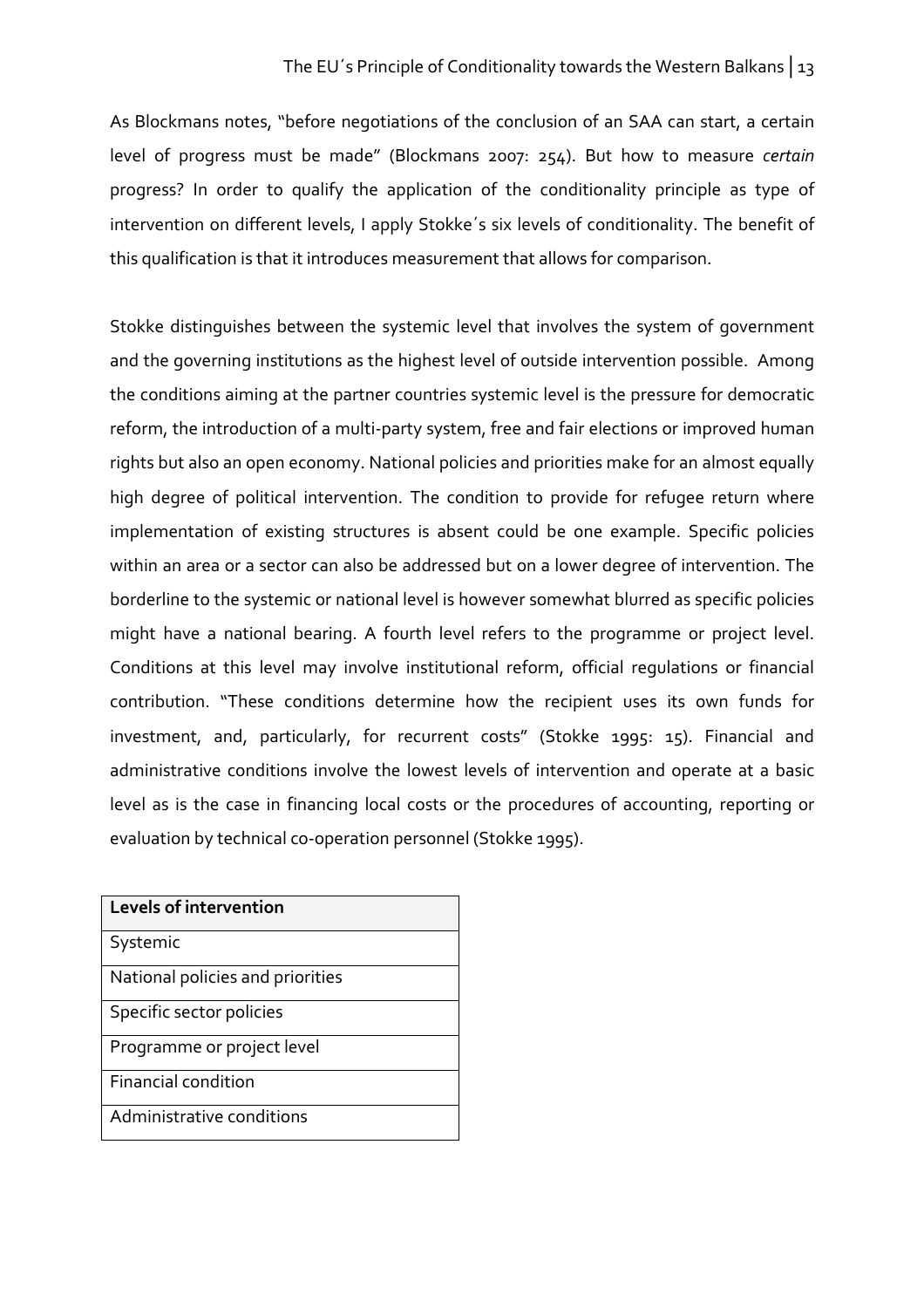Stokke´s levels of intervention allow for mapping the EU´s judgement of the third countries performance. The greatest benefit of this mapping lies in the fact that the levels do not contain any substantive notion of membership criteria compared to conditions set once a country advances to the status of official candidate. What is more, the levels of intervention allow for temporal comparison whether the EU added or deleted conditions vis-á-vis the countries of the region.

## **4.2 The EU´s monitoring practice**

In an analytically distinct step, the EU monitors the countries performance. Technically, the Commission monitors the countries overall performance with particular emphasis on the general and specific conditions laid out in the Council´s Guidelines of 29 April 1997. It publishes the results in annual country reports. In the early years of the regional policy framework the Council decided upon operational conclusions that include judgements on the countries performance but also decisions regarding the further road towards (improved) contractual relations. The Commission starts carrying out a feasibility study on the conclusion of an SAA with the approval of the Council once it judges a country as having made "sufficient progress" (Blockmans: 255).

As the reports wording is imprecise in terms of progress I propose to analyze the respective documents for progress on each of the levels of intervention presented above. I qualify the wording as monitoring only if the report mentions a specific condition of the verifiable elements list. If it does, I distinguish between the presence of a given condition, its absence and its general presence. I further divide general presence in cases where the presence is judged as threatened to exist or as only existing partly.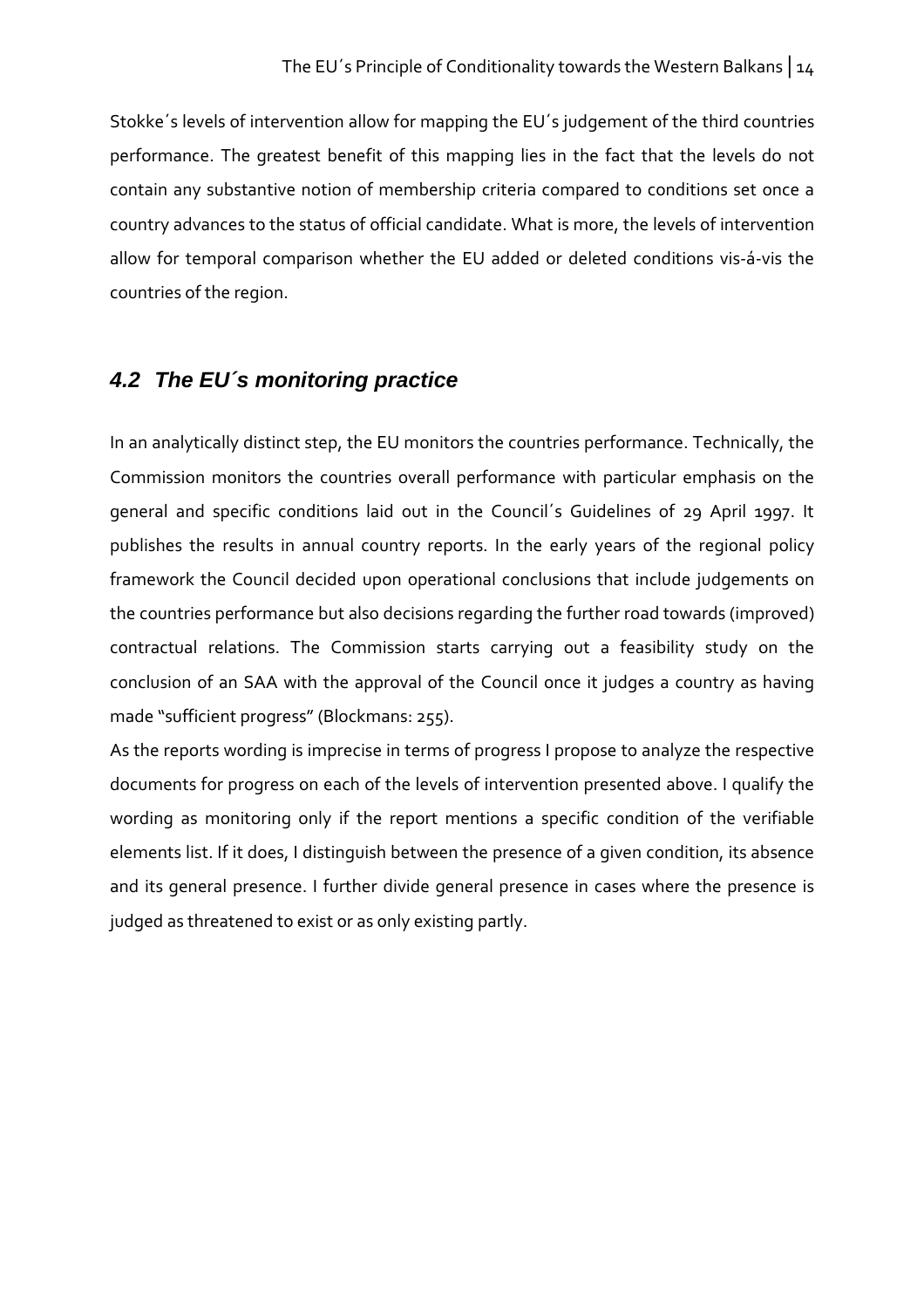

## **4.3 The EU´s rewarding practice**

The Council has to reaffirm a countries progress before the Commission submits a formal proposal on the negotiating directives for the SAA concerned. If adopted by the Council, the Commission together with a committee created for the sake of consultation leads negotiations. Due to the SAAs character of a mixed agreement they require Council and European Parliament approval as well as ratification by all EU member states and the nonmember state concerned. The third level to be included also offers room for differentiation among the countries, as the precise contents of the agreements are subject of negotiation. The table below shows the different points in time the countries were rewarded with an SAA. It clearly erects a dividing line across the Western Balkans: those being tied to the EU by means of contractual relations and those that have not, as Bosnia-Herzegovina, Serbia and Montenegro by the end of 2006 when the SAP was replaced by a new policy.

|      | Albania | <b>FYROM</b> | Croatia | <b>BuH</b> | Serbia and |
|------|---------|--------------|---------|------------|------------|
|      |         |              |         |            | Montenegro |
| 2000 | O       | o            | O       | 0          | 0          |
| 2002 | O       |              |         | o          | 0          |
| 2004 | O       |              |         | O          | 0          |
| 2006 |         |              |         | o          | 0/0        |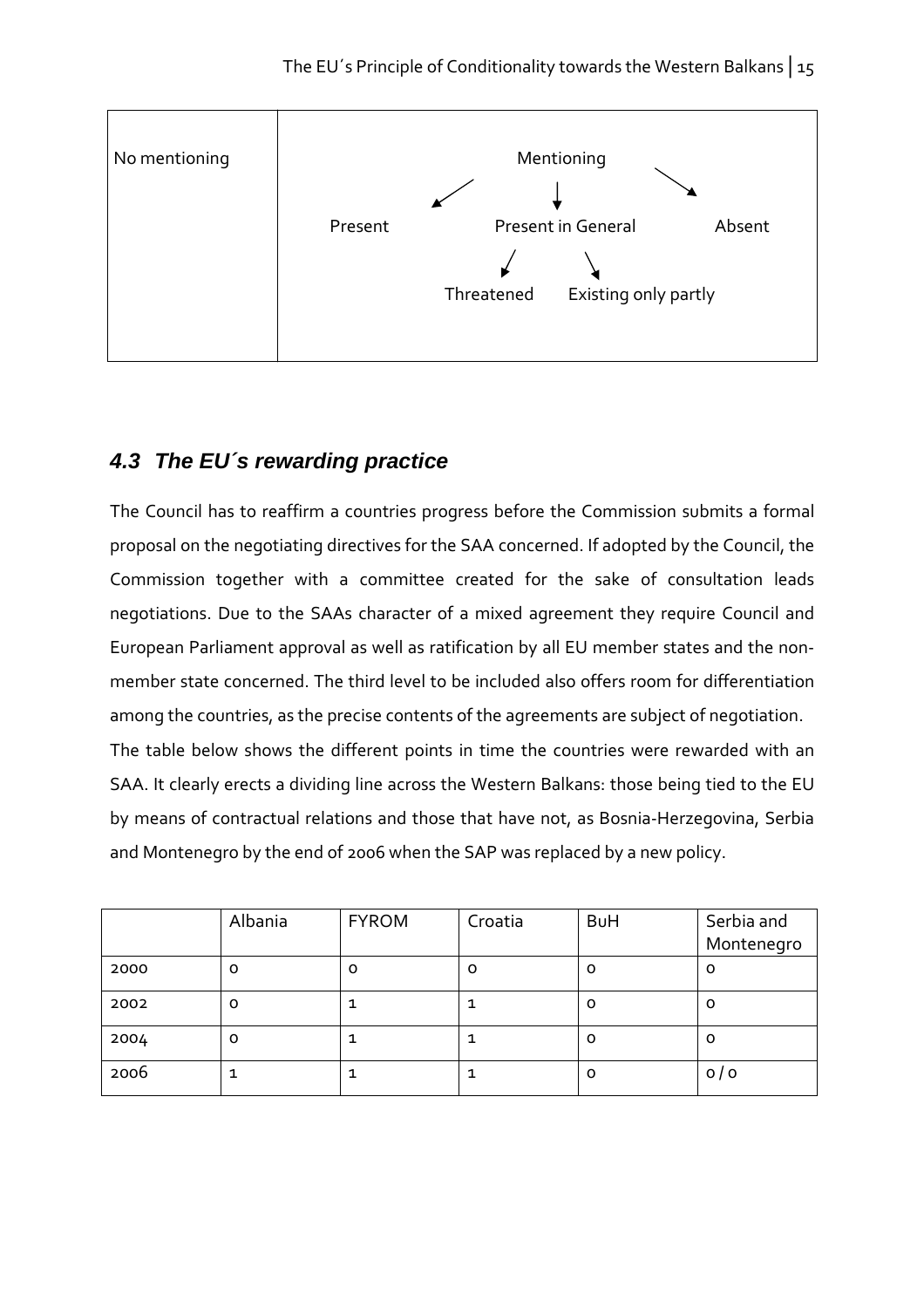## 5 Conclusion

This paper aimed at proposing a conceptual framework to analyze the art and style of the EU´s application of the conditionality principle across the Western Balkans. To date, variation in the EU´s impact has been assessed with the help of macro variables such as size and speed of rewards or the party constellations as contributing factor on the partner countries´ domestic grounds. The framework presented here takes a perspective rather focused on the micro-perspective of setting conditions, monitoring individual domestic progress and rewarding or granting tools that were earlier conditioned.

The inductive approach striving for conceptualization is disputable in that it lacks theoretical backing. The benefit however is a systematic mapping of the application of the conditionality principle vis-á-vis the Western Balkans whose patterns can only then serve as population of cases to chose from for explanatory research.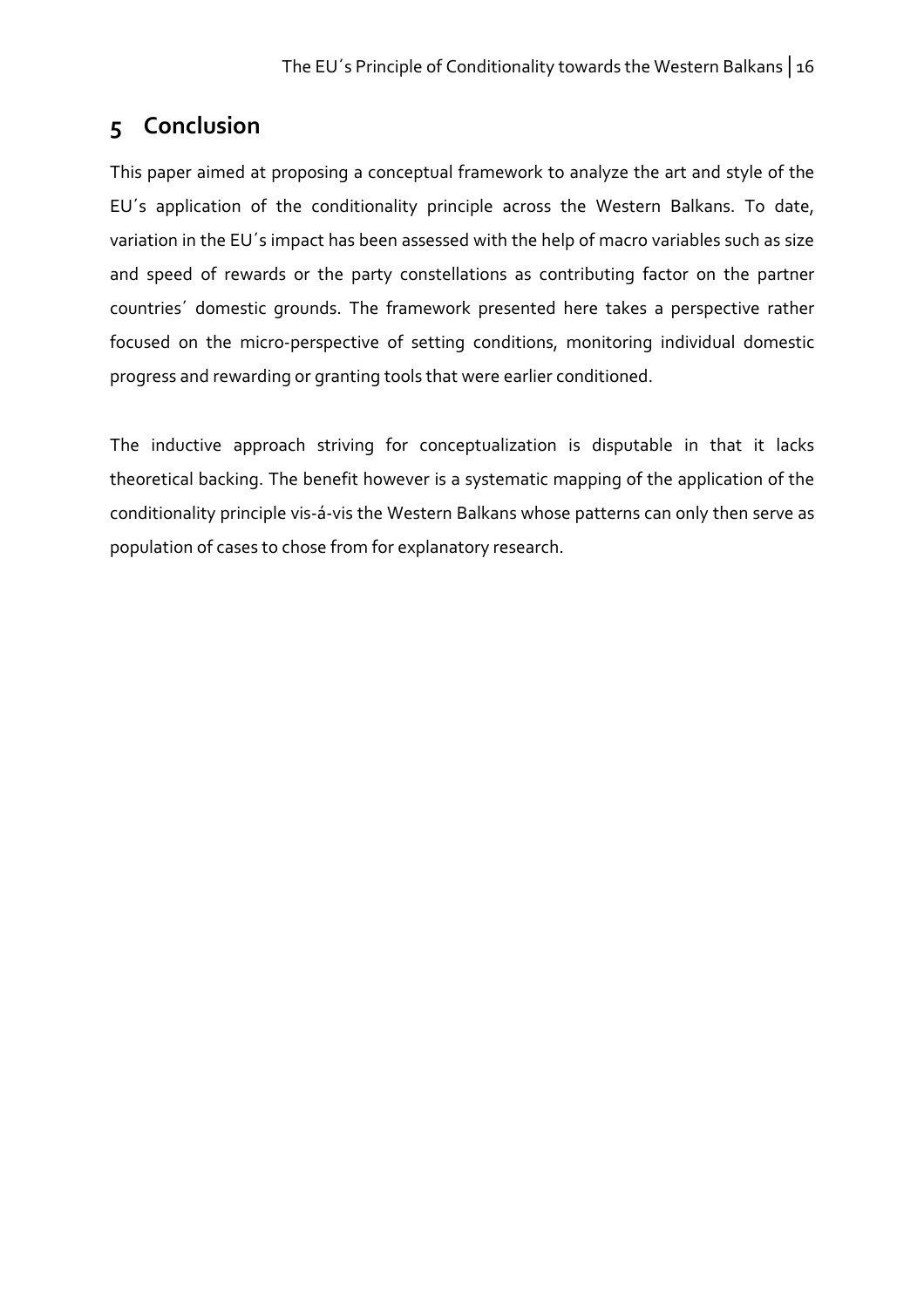#### References

- Bechev, Dimitar, 2006: Carrots, Sticks and Norms: The EU and Regional Cooperation in Southeast Europe, in: Journal of Southern Europe and the Balkans 8, 27–43.
- Blockmans, Steven, 2007: Tough love. The European Union' s relations with the Western Balkans. The Hague: TMC Asser Press.
- Commission of the European Communities, 26.05.1999: Mitteilung der Kommission an den Rat und das Europäische Parlament über den Stabilisierungs- und Assoziierungsprozess für die Länder Südosteuropas, COM(1999) 235 endg. Brüssel, in: http://eurlex.europa.eu/smartapi/cgi/sga\_doc?smartapi!celexplus!prod!DocNumber&lg=de&type\_ doc=COMfinal&an\_doc=1999&nu\_doc=235#top (19.01.2007).
- European Union The Council, 15.04.1997: Draft Council Conclusions on the Application of Conditionality with a view to developing a coherent EU-Strategy for the Relations with the Countries in the Region. Working Group on Former Yugoslavia, 7397/97 YU 14 PESC 56. Brussels.
- Hoffmeister, Frank, 2006: Die Beziehungen der Europäischen Union zu den Staaten des Westbalkans, in: Kadelbach, Stefan (Hrsg.), Die Aussenbeziehungen der Europäischen Union. Baden-Baden: Nomos, 125–150.
- International Commission on the Balkans, 2005: The Balkans in Europe´s Future. Secretariat of the Centre for Liberal Strategies. Sofia, in: http://www.balkan-commission.org/ (01.09.2008).
- Papadimitriou, Dimitris, 2001: The EU´s Strategy in the Post-Communist Balkans, in: Journal of Southeast European and Black Sea Studies 1, 69–94.
- Petričušić, Antonija: Regional Cooperation in the Western Balkans A key to integration into the European Union,

in: http://209.85.135.104/search?q=cache:8lOeOc9C6Z8J:hrcak.srce.hr/file/33296+Petri% C4%8Du%C5%A1i%C4%87+Regional+Cooperation+in+the+Western+Balkans+- +A+key+to+integration+into+the+European+Union&hl=de&ct=clnk&cd=2&gl=de.

- Phinnemore, David, 2003: Stabilisation and Association Agreements: Europe Agreements for the Western Balkans?, in: European Foreign Affairs Review 8, 77–103.
- Phinnemore, David/Siani-Davies, Peter, 2003: Beyond intervention? The Balkans, the Stability Pact and the European Union, in: Siani-Davies, Peter (Hrsg.), International Intervention in the Balkans since 1995. Routledge Advances in European Politics. London: Routledge, 172–193.
- Pippan, Christian, 2004: The Rocky Road to Europe: The EU´s Stabilisation and Association Process for the Western Balkans and the Principle of Conditionality, in: European Foreign Affairs Review 9, 219–245.
- Pond, Elizabeth, 2006: Endgame in the Balkans. Regime Change, European Style. Washington, DC: Brookings Institution Press.
- Priebe, Reinhard, 2002: Editorial: Der Stabilisierungs- und Assoziierungsprozess auf dem Westlichen Balkan, in: Europäische Zeitschrift für Wirtschaftsrecht 13, 193.